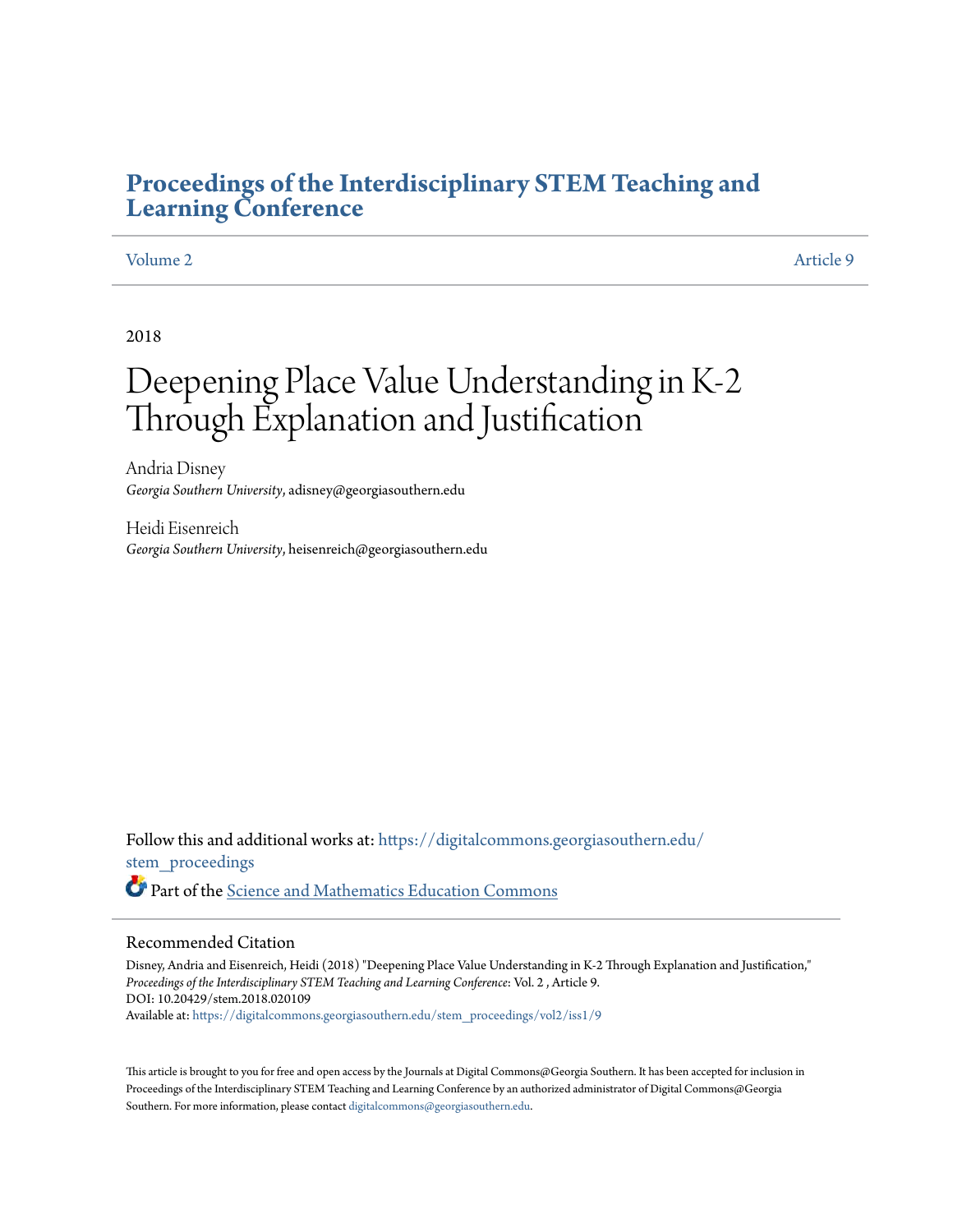# Deepening Place Value Understanding in K-2 Through Explanation and Justification

## **Abstract**

This paper seeks to describe the importance of using the context of a candy shop and how focusing on discourse can deepen place value understanding in the base ten number system. Using the language of pieces (ones), rolls (tens), and boxes (hundreds) helps situate place value in a familiar context for K-2 students. Best practice in mathematics instruction is also addressed, including examining the progression of learning for place value concepts, using effective tools to support place value learning, and using explanation and justification to help students deepen their understanding of place value. The authors focus not only on content and pedagogy, but also show how the content connects to the Mathematical Practices and ELA Speaking and Listening standards. The purpose of this paper is to give current teachers something to think about as they plan lessons on place value in their K-2 classrooms. The authors also want to give teachers a reason *why* discourse can help both them and their students as they progress through content.

### **Keywords**

discourse, place value, explanation, justification, primary grades

**Creative Commons License [Creative](http://creativecommons.org/licenses/by/4.0/) This work is licensed under a** [Creative Commons Attribution 4.0 License.](http://creativecommons.org/licenses/by/4.0/) Attribution 4.0 License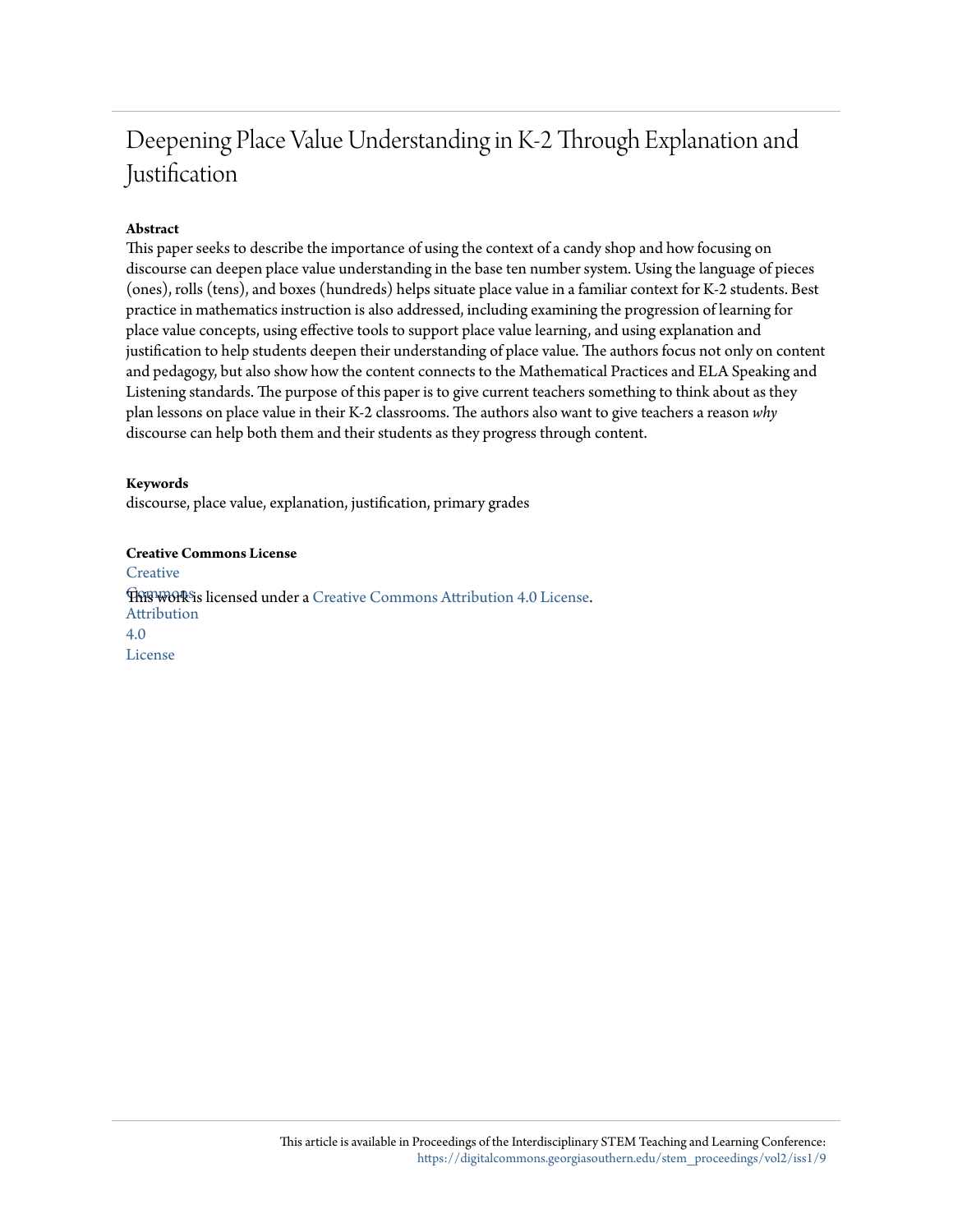### **Volume 2 | Article 9**

### **Deepening Place Value Understanding in K-2 Through Explanation and Justification**

Andria Disney, *Georgia Southern University,* adisney@georgiasouthern.edu Heidi Eisenreich, *Georgia Southern University*, heisenreich@georgiasouthern.edu

#### **Abstract**

This paper seeks to describe the importance of using the context of a candy shop and how focusing on discourse can deepen place value understanding in the base ten number system. Using the language of pieces (ones), rolls (tens), and boxes (hundreds) helps situate place value in a familiar context for K-2 students. Best practice in mathematics instruction is also addressed, including examining the progression of learning for place value concepts, using effective tools to support place value learning, and using explanation and justification to help students deepen their understanding of place value. The authors focus not only on content and pedagogy, but also show how the content connects to the Mathematical Practices and ELA Speaking and Listening standards. The purpose of this paper is to give current teachers something to think about as they plan lessons on place value in their K-2 classrooms. The authors also want to give teachers a reason why discourse can help both them and their students as they progress through content.

#### **Keywords**

discourse, place value, explanation, justification, primary grades

## **Recommended Citation**

Disney, Andria and Eisenreich, Heidi (2018) "Deepening Place Value Understanding in K-2 Through Explanation and Justification," *Proceedings of the Interdisciplinary STEM Teaching and Learning Conference*: Vol. 2 , Article 9.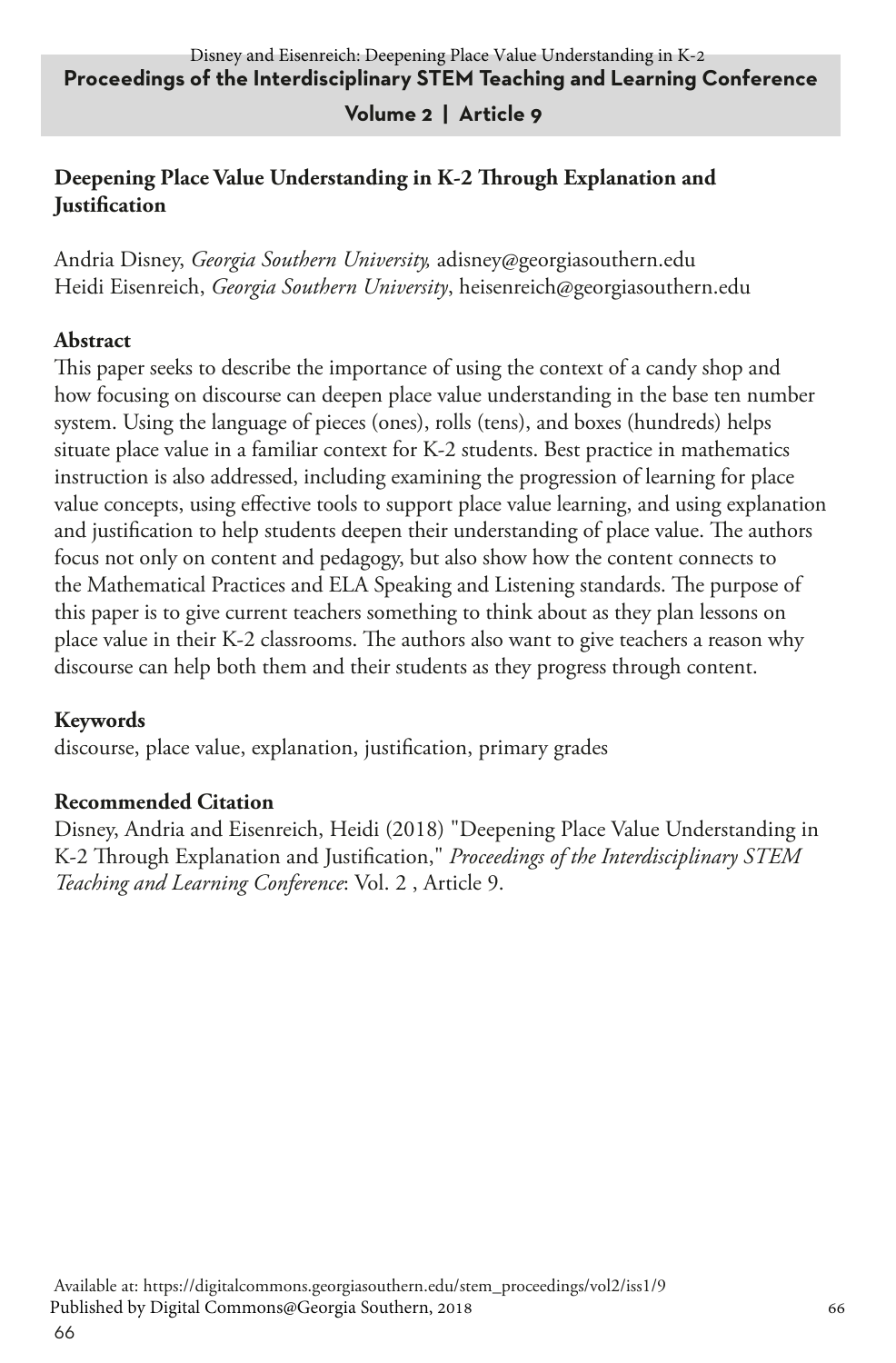# Proceedings of the Interdisciplinary STEM Teaching and Learning Conference, Vol. 2 [2018], Art. 9

Place value is an important concept that crosses multiple grade levels in elementary mathematics, which is why it is critical to build a strong foundation for making sense of place value in primary grades. Discourse plays a key role in helping young children develop a deep understanding of place value concepts. Discourse should be perceived as the process students go through to make sense of mathematics, not as the tool students use to talk about mathematics (Hiebert & Wearne, 1993; Imm & Stylianou, 2011). This is a shift in the role of the student and the role of the teacher, because in the past teachers controlled much of the class conversation (Falle, 2004). Making a shift towards a more student-centered classroom focused on discourse may not be easy in classrooms that are more teacher-centered, where teachers are the only ones expected to give explanations and justifications. Students tend to look at the teacher and expect teachers to give these explanations instead of relying on themselves or their peers (Yackel & Cobb, 1996). However, encouraging students to dig deeper into their solutions and clarify their explanations through oral and written communication can lead students to be more autonomous in the classroom (Kamii, 1985). Thus, place value is the mathematical concept through which discourse will facilitate sense- making among young children.

#### **Explanation and Justification**

Communication plays a vital role in mathematics learning, both in terms of developing conceptual understanding among students and helping teachers to develop a deeper understanding of student thinking (Kosko, Rougee, & Herbst, 2014). The National Council for Teachers of Mathematics (NCTM) has long advocated for students to engage in discourse when learning mathematics (NCTM, 1989, 1991, 2000). These expectations for communication position children across the K-12 grade span as active participants in the mathematics classroom where they engage in explanation, justification, questioning, and sense making. In fact, "interacting with classmates helps children construct knowledge, learn other ways to think about ideas, and clarify their own thinking" (NCTM, 1989, p. 26). Studies indicate students should actively construct new information through classroom activities and discussions (Fosnot & Perry, 1996, Nathan, Eilam, & Kim, 2007), and students should ask questions from their peers to dictate the direction of these discussions (Bennett, 2013; Hiebert & Wearne, 1993; Imm & Stylianou, 2011). When students explain and justify different strategies to solve problems and share those strategies with their peers, students have a deeper understanding of the problem and are able to make connections between different strategies, both of which leads to a richer discussion (Nathan et al., 2007) and a deeper understanding of the content.

Currently, a continued focus on discourse as an integral part of mathematics teaching is reflected in both the Common Core State Standards for Mathematics (CCSSM) and NCTM's *Principles to Actions* (2014). The CCSSM includes the Standards for Mathematical Practice, which focus on the process of doing mathematics and mathematical habits of mind that must be developed in students (NGA Center & CCSSO, 2010b). The need to communicate and engage in discourse is essential to student learning as identified in the Mathematical Practices, including when students "construct viable arguments and critique the reasoning of others" and when students <sup>67</sup> https://digitalcommons.georgiasouthern.edu/stem\_proceedings/vol2/iss1/9

DOI: 10.20429/stem.2018.020109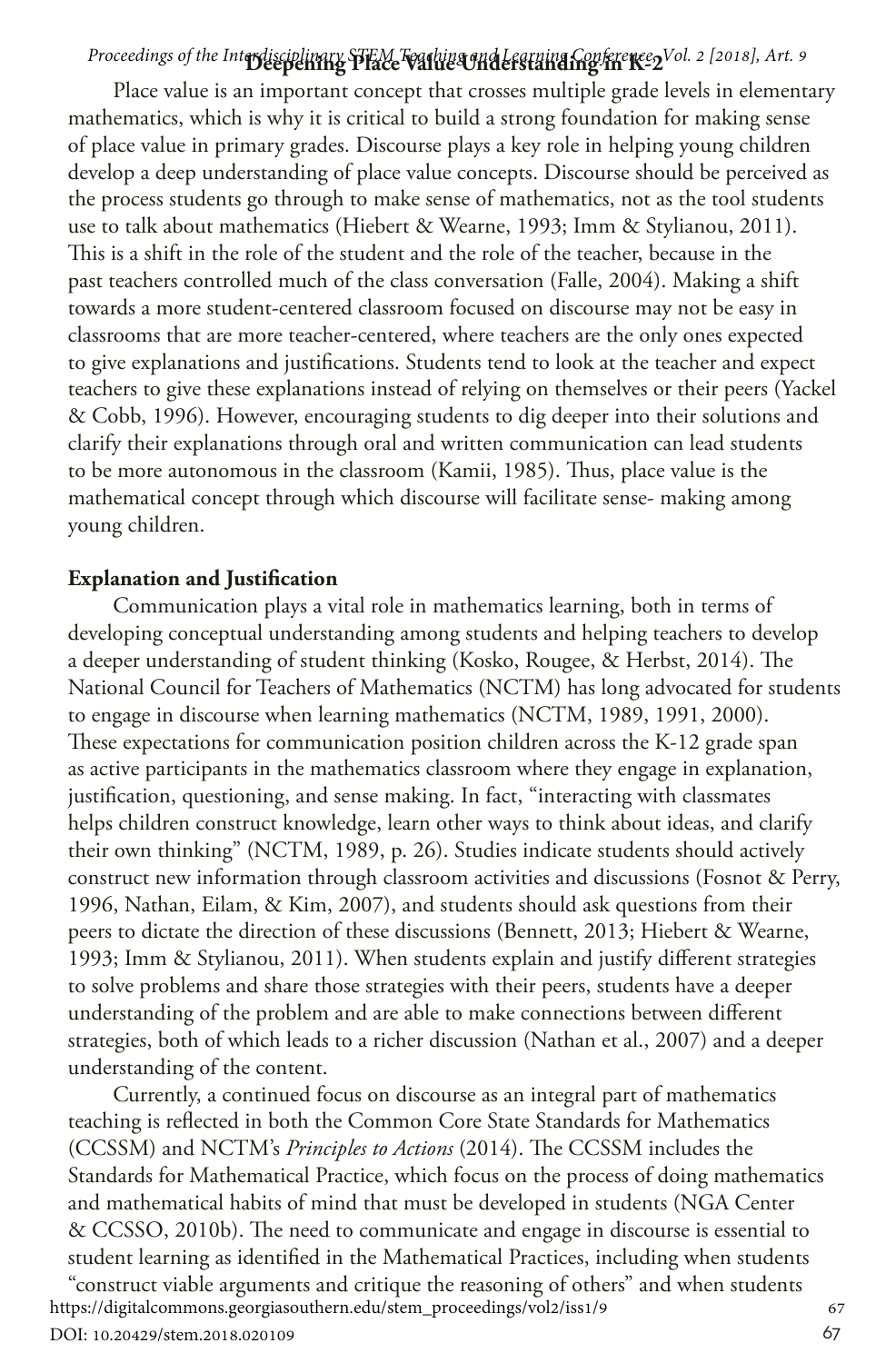"attend to precision" as part of sharing their explanations and justifications (NGA Center & CCSSO, 2010b, pp. 6–7). Additionally, NCTM identified eight Mathematics Teaching Practices in *Principles to Actions* that reflect research-based best practices that will ensure deep mathematics learning (2014). One of these practices is focused on discourse: "Effective teaching of mathematics facilitates discourse among students to build shared understanding of mathematical ideas by analyzing and comparing student approaches and arguments" (NCTM, 2014, p. 29). To facilitate student learning, teachers must purposefully plan opportunities for students to engage in discourse and the Standards for Mathematical Practice as they explain and justify their understanding of mathematics concepts.

Discourse can encompass both oral and written communication. In primary grades, there is a strong emphasis to build literacy skills across the subject areas. Because young children are at various stages in developing their reading and writing skills, the mathematics classroom is a natural place to emphasize the skills of speaking and listening. The Common Core State Standards for English Language Arts (ELA) have specific standards for Speaking and Listening, which include engaging in discussions with both peers and adults in small and whole group settings (NGA Center & CCSSO, 2010a). Many of these standards in the K-2 grade span are applicable to the mathematics classroom, including engaging in conversations, building on the responses of others, asking questions for clarification, adding drawings or visual representations to provide detail, and expressing ideas clearly ((NGA Center & CCSSO, 2010a, p. 23). As part of creating and sharing explanations and justifications during mathematics instruction, it is necessary for students to share their thinking using words, numbers, objects, and/or drawings, compare their strategies to the strategies of others, and ask questions to clarify meaning. These Speaking and Listening standards link to many of the Standards for Mathematical Practice, including "making sense of problems," "constructing viable arguments," and "attending to precision" (NGA Center & CCSSO, 2010b, pp. 6–7). Thus, the nature of mathematics learning with its emphasis on communication supports both mathematics and literacy development in young children.

#### **Place Value**

Developing a strong foundation with place value is a key learning goal in the primary grades. When students first learn about the idea of place value, they make sense of regrouping. This understanding is vital as they move towards number operations and beyond. Because of the mathematical significance of this concept, place value is a critical area in both first and second grades (NGA Center & CCSSO, 2010b). The critical areas in the CCSSM are essential learnings for a given grade level that should be taught for depth and, thus, should have a significant amount of instructional time devoted to them. Place value understanding is scaffolded across the primary grades: (a) In kindergarten, students understand teen numbers as ten ones and some more ones; (b) In first grade, students understand that 10 ones is the same as 1 ten; and (c) In second grade, students extend place value patterns to understand that 10 tens is the same as 1 hundred (NGA Center & CCSSO, 2010b, pp. 12, 14, & 19).

In addition to the instructional progression of place value reflected in the K-2 standards, students move through a defined learning progression as they come to understand place value. As students work within the base ten number system, they<br>Published by Digital Commons@Georgia Southern, 2018 Published by Digital Commons@Georgia Southern, 2018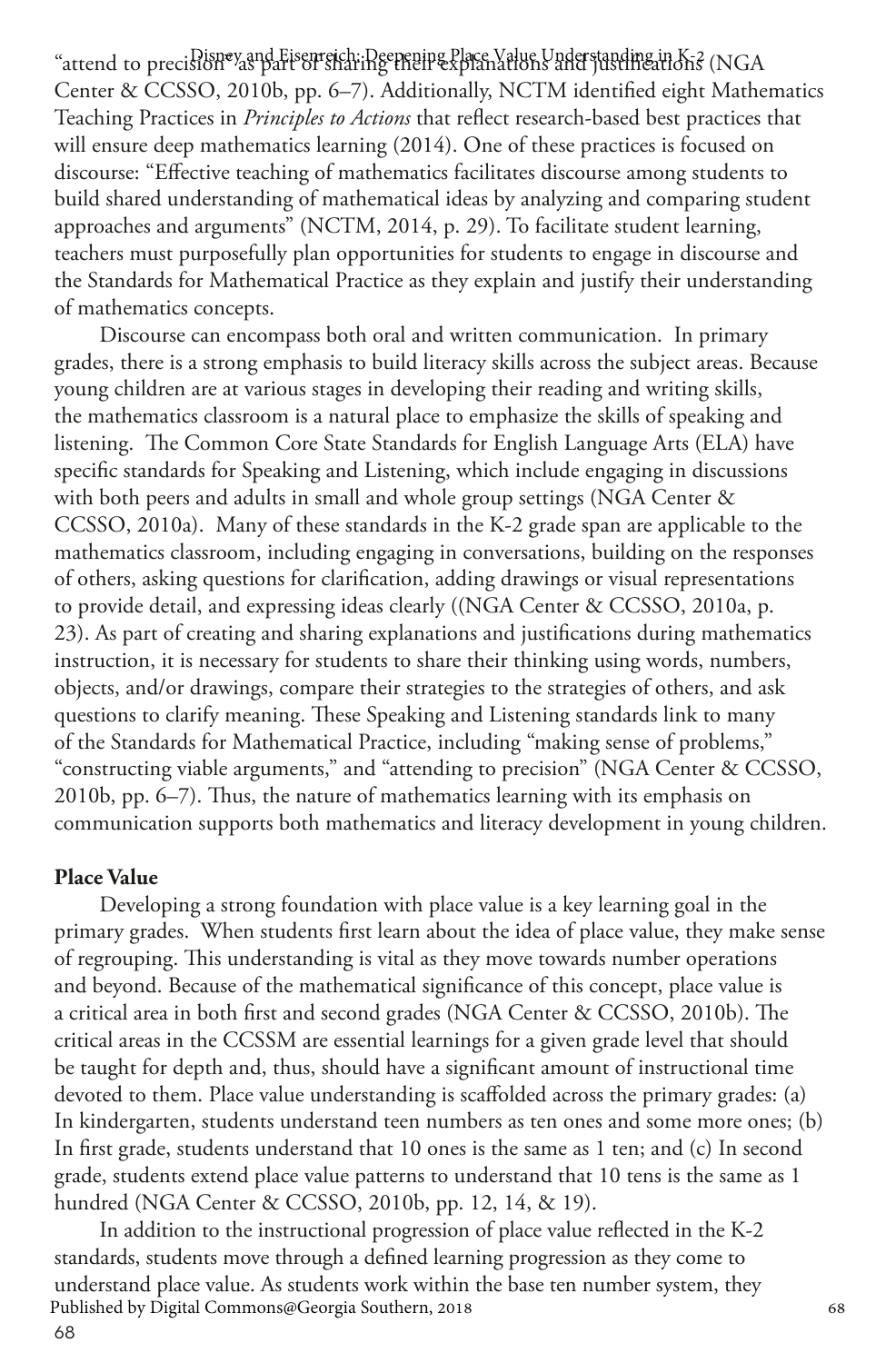initially count by ones, then they count by groups and singles, and finally they count *Proceedings of the Interdisciplinary STEM Teaching and Learning Conference, Vol. 2 [2018], Art. 9* by tens and ones as illustrated in Figure 1 (Van de Walle, Lovin, Karp, & Bay-Williams, 2014). Children will progress through these stages at different paces, but they will all need multiple and varied experiences to construct these relationships among the place values.



**Figure 1.** Progression of counting within base ten number system

Another element that will support student learning is the choice of mathematical tools or materials that teachers select. It is imperative that initial physical models for place value must be proportional (Van de Walle, et al., 2014). It is best to begin with groupable models where students can construct tens using single items, such as placing counters into ten frames, connecting individual snap cubes into chains of ten, or bundling Popsicle sticks with rubber bands (Van de Walle, et al., 2014). Not only do children need experience with bundling 10 ones into 1 ten, they also need to unbundle 1 ten into 10 ones (Dougherty, Flores, Louis, & Sophian, 2010). It for this reason that groupable models are so important for supporting the development of place value concepts. Too often we begin with or transition to pregrouped models, like Base Ten blocks, before students have a solid foundation of constructing and deconstructing tens and hundreds. Van de Walle et al. (2014) noted, "A significant disadvantage of the pregrouped physical models is the potential for children to use them without reflecting on the ten-to-one relationships" (p. 181). Therefore, students need ample time and multiple experiences with groupable models to construct meaning of our base ten number system.

Not only do students need opportunities to use these hands-on groupable models for sense-making, they also need opportunities to reason about and discuss the action of grouping and ungrouping 10 ones or 10 tens. To promote discourse about place value concepts, teachers could ask questions like: How are 10 ones and 1 ten alike? How are they different? What happened when you put 5 ones and 6 ones together? Why did you make a ten? What does it mean to *make a ten*? Why did you decide to unbundle that ten? All of these questions seek to probe student thinking and help make the mathematics of place value, the ten-to- one relationship, visible. Thus, use of appropriate mathematical tools support primary students' engagement in discourse as a means for making sense of place value concepts. <sup>69</sup> https://digitalcommons.georgiasouthern.edu/stem\_proceedings/vol2/iss1/9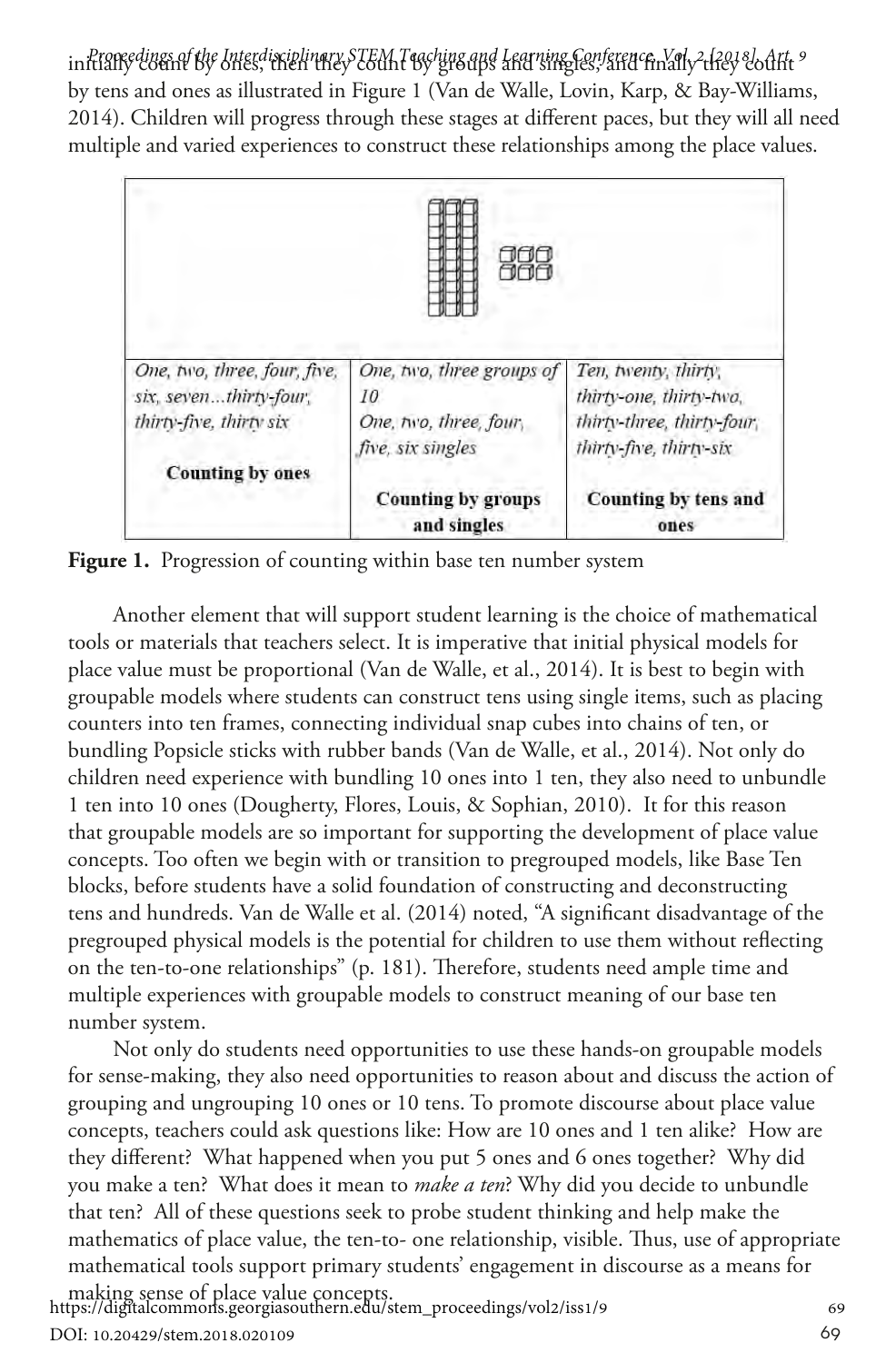# Using the Candy Shop in K-2 Classrooms Place Value Understanding in K-2

In order to develop mathematical reasoning in young students, it is vital to present content in a familiar and understandable context, which applies to the concept of place value. Interestingly, when young children begin exploring our base ten number system, grouping by tens may not be natural for children given that they often group in smaller amounts like twos or fives (Dougherty, et al., 2010). Moreover, because children begin counting by ones, as a teacher "you cannot arbitrarily impose grouping by ten on children" (Van de Walle, et al., 2014, p. 182). Rather, you must provide some context that requires students to make sense of numbers being grouped by tens. This is where we can use the context of a candy shop to help students have a reason to group by tens based on the mathematical situation (Dixon, Nolan, Adams, Brooks, & Howse, 2016; Gregg & Yackel, 2002; Whitenack, Knipping, Novinger, & Underwood, 2001).

Candy is a context that many students can relate to. The following activity was taken from *Making Sense of Mathematics for Teaching Grades K-2* (Dixon et al., 2016). In this activity, students are given the following information: Each snap cube represents one piece of candy. We can combine 10 pieces of candy to make 1 roll. We can combine 10 rolls to make 1 box. The context of a candy shop corresponds to our base ten number system in terms of ones (pieces), tens (rolls), and hundreds (boxes). The language we use with our students (boxes, rolls, pieces) helps put place value into context so students can make sense of what each place value means in terms of packaging the candy, both in terms of physically grouping the ones and tens and explaining what these actions mean in the candy shop. Once they have an understanding of these candy shop terms and what they mean when making sense of how to package an amount, we can move towards the language of ones, tens, and hundreds. Based on the K-2 mathematics standards, packaging 10 pieces into 1 roll would be appropriate for first grade whereas packaging 10 rolls into 1 box would be appropriate for second grade (NGA Center & CCSSO, 2010b, pp. 14, & 19).

Giving students the background of the ten-to-one relationship between boxes and rolls or rolls and pieces allows teachers to then ask the following, "How many pieces are in a box? and "How do you know?" Students might make sense of this task by counting by ones or tens, but ultimately they should arrive at the same conclusion, 100 pieces are in a box, and be able to justify how they arrived at that conclusion. Giving students a set amount, for example 143 snap cubes displayed as 1 box, 4 rolls, and 3 pieces, and asking students to count how many pieces are at their table would be another task teachers can ask students to complete. To facilitate deeper understanding of place value concepts, teachers can then ask students explain how they counted the amount of pieces and justify their strategy. Identifying possible student misconceptions, such as counting a roll as 1 piece instead of 10 pieces, could also support understanding during class discussions where teachers ask students to think about the meaning of the rolls or boxes in relation to place value and discuss justifications as to why or why not this makes sense in their small groups and then again as a whole class. This context of a candy shop connects to the Mathematical Practice "make use of structure" as students are making sense of the ten-to-one relationship in this context (NGA Center & CCSSO, 2010b, p. 8). As students have continued experiences with this context and create explanations and justifications, they are "express[ing]regularity in repeated reasoning" (NGA Center & CCSSO, 2010b, p. 8). Inherent in both of these Mathematical Practices is the need <sup>70</sup> Published by Digital Commons@Georgia Southern, 2018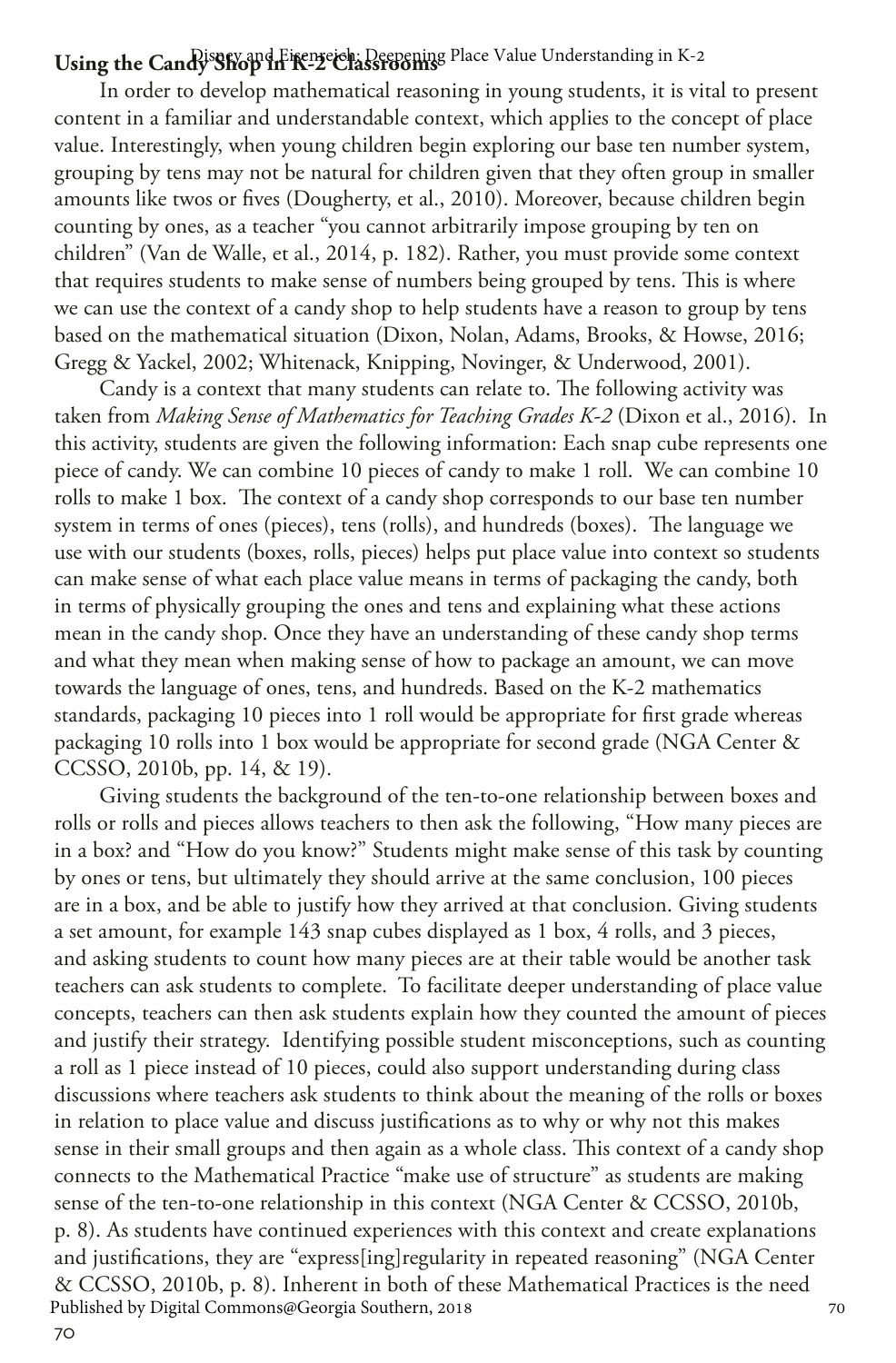for students to engage in discourse by expressing their thinking and reasoning verbally *Proceedings of the Interdisciplinary STEM Teaching and Learning Conference, Vol. 2 [2018], Art. 9* and/or in writing.

#### **Discussion**

Using the context of the candy shop incorporates many elements of mathematics education best practice for K-2 learners. First and foremost, it provides a familiar and relatable context that requires students to group items into tens and/or hundreds. Because young children will not naturally group by tens, the candy shop context provides a purpose for such grouping (Dixon et al., 2016; Dougherty, et al., 2010; Gregg & Yackel, 2002; Van de Walle, et al., 2014; Whitenack et al., 2001). Additionally, in the candy shop, context brings meaning to the language of place value. When young learners first hear the words *ones, tens,* or *hundreds*, they may not have an understanding of what those words really mean as they relate to the mathematics of place value. To help give these words meaning and to support students in using the beginnings of place value language in their discourse, the students explore and explain what ones (pieces), tens (rolls), and hundreds (boxes) are in the candy shop. Teachers can use realia to further support meaning for students by bringing in Mentos, Starbursts, Life Savers, or other stacked candies to allow students to see what a piece, roll, or box looks like in real life. Then by giving students snap cubes to represent the pieces of candy, they have an opportunity to make sense of how to group by physically packaging (snapping) 10 pieces (ones) into 1 roll (ten) or unpackaging 1 roll (ten) into 10 pieces (ones) and how to describe the mathematics of packaging or unpackaging through discussions. This same idea can be extended to packaging 10 rolls (tens) into 1 box (hundred) or unpackaging 1 box (hundred) into 10 rolls (tens). Thus, the context of the candy shop provides meaning for the actions and language of bundling and unbundling in our place value system.

The candy shop activity also provides many opportunities to support and develop mathematical communication among young learners. First, the candy shop activity helps students connect contextual language (piece, roll, box) to more formalized vocabulary (ones, tens, hundreds). The use of accurate mathematical vocabulary is part of "attend[ing] to precision," one of the Standards for Mathematical Practice (NGA Center & CCSSO, 2010b, p. 7). Teachers, however, must facilitate these language connections by pairing the language of the candy shop with the language of place value. Additionally, the candy shop activity provides students with opportunities to engage in explanation and justification. Throughout the activity, the teacher should be challenging students to justify how they know 1 roll is the same as 10 pieces or 10 rolls is the same as 1 box. Likewise, the teacher should be facilitating partner or small group talk among the students where they have to explain how they packaged various amounts of candy and their classmates must agree or disagree with their solution approach and justify why they agree or disagree. Engaging in such discourse via explanation and justification reflects another Standard for Mathematical Practice, where students are "construct[ing] viable arguments and critiqu[ing] the reasoning of others" (NGA Center & CCSSO, 2010b, p. 6). Additionally, students are using the ELA Speaking and Listening skills while engaging in conversations about packaging the candy with their partners and in small and whole group settings ((NGA Center & CCSSO, 2010a, p. 23)

Finally, the candy shop activity supports the progression of place value learning <sup>71</sup> https://digitalcommons.georgiasouthern.edu/stem\_proceedings/vol2/iss1/9 DOI: 10.20429/stem.2018.020109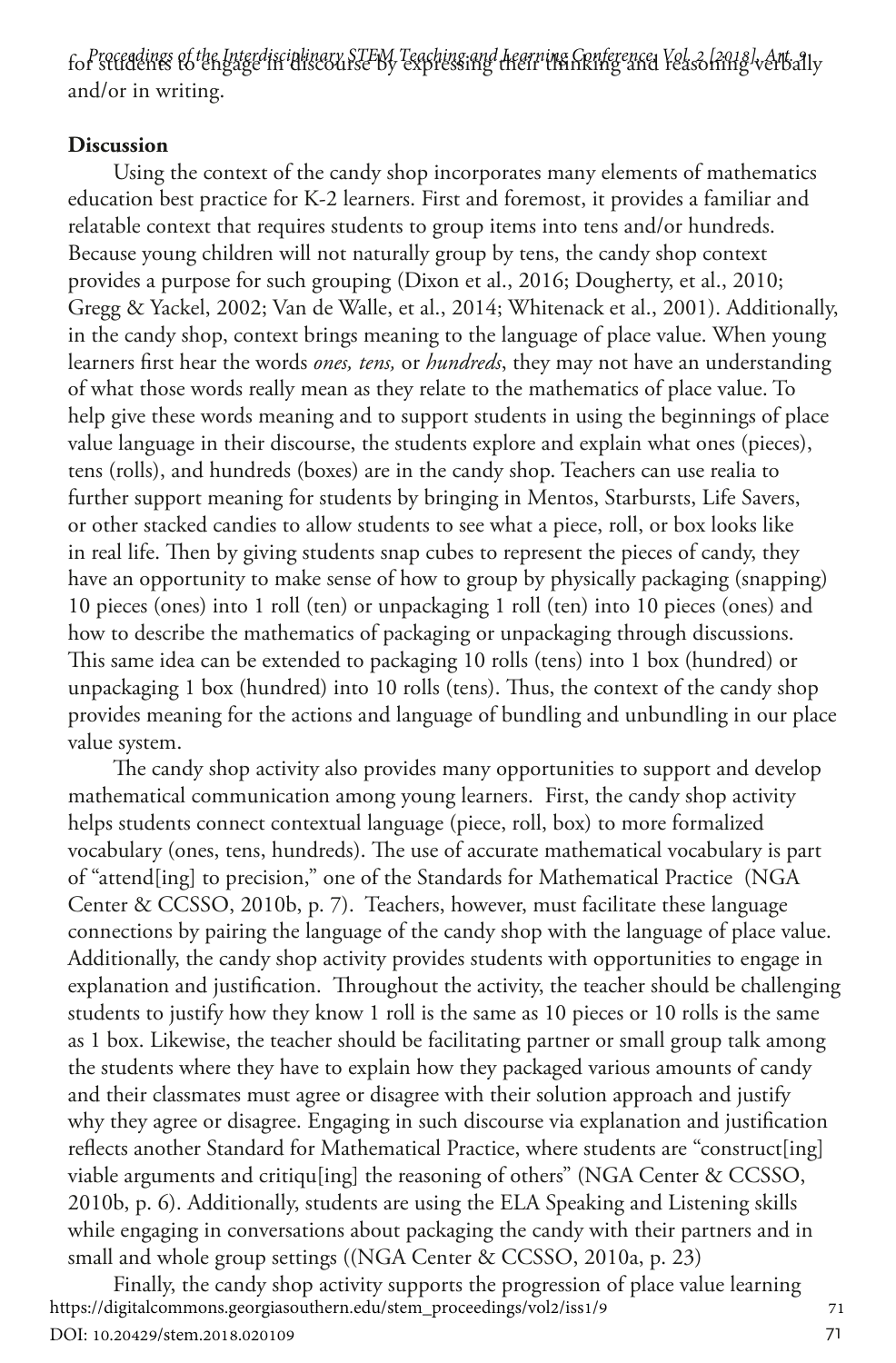in K-2 students. Disney and Eisenreich: Deepening Place Value Understanding in K-3 uping ones (pieces) into tens (rolls), which moves them beyond counting by ones only (Van de Walle, et al., 2014). Therefore, the candy shop activity is a means by which teachers can challenge students who are only counting by ones to consider a more efficient way of counting by using groups of ten. By allowing students the opportunity to understand our base ten number system in a way that makes sense to them, the focus is on grouping and renaming values. For example, we might start with 14 individual pieces, then move towards describing that same amount as a roll and some pieces, and finally arrive at a more formalized conception of 1 ten and 4 ones. Although this progression through place value can be difficult for students to grasp, pairing the base ten language with the language of the candy shop gives students a context in which they are familiar, to move through this progression. Additionally, the candy shop activity utilizes snap cubes, which are groupable models for place value. Such groupable models support students in making sense of the ten-to-one relationship through physically bundling and unbundling (Dougherty, et al., 2010; Van de Walle, et al., 2014). The use of groupable models is essential for developing a deep understanding of place value concepts in K-2 learners. Therefore, the candy shop activity is developmentally appropriate, and it is a rich task that allows students to make sense of the complexity of our base ten number system through modeling and the use of explanations and justifications.

As suggested in this paper, allowing students to use manipulatives and engage in discourse, all grounded within the context of a candy shop, promotes a deeper understanding of place value among K-2 learners. It is essential that students have multiple experiences with making sense of the ten-to-one relationship. The candy shop activity is one such experience that provides students with opportunities to reason about our base ten number system in a familiar context and to explain and justify their thinking as they work with renaming 10 ones into 1 ten and 10 tens into 1 hundred. Thus, a rich task with an emphasis on mathematical communication, such as the candy shop, is an effective way to ensure K-2 students engage in deep learning about the complexities of place value.

#### **References**

- Bennett, C. A. (2013). Teachers' perspectives of whole-class discourse: Focusing on effective instruction to improve student learning. *Action in Teacher Education, 35*(5-6), 475-488.
- Dixon, J. K., Nolan, E. C., Adams, T., Brooks, L.A., & Howse, T.D. (2016). *Making sense of mathematics for teaching grades K-2: (Communicate the context behind high-cognitive-demand tasks for purposeful, productive learning)*. Bloomington, IN: Solution Tree Press.
- Dougherty, B. J., Flores, A., Louis, E., & Sophian, C. (2010). *Developing essential understanding of number & numeration*: Pre-K-grade 2. Reston, VA: National Council of Teachers of Mathematics.
- Falle, J. (2004). Let's talk maths: A model for teaching to reveal student understandings. *Australian Senior Mathematics Journal, 18*(2), 17-27.
- Fosnot, C. T., & Perry, R. S. (1996). Constructivism: A psychological theory of learning. In Fosnot, C. T. (Ed). *Constructivism: Theory, perspectives, and practice*, (pp. 8-33). New York, London: Teachers College Press. <sup>72</sup>
- Published by Digital Commons@Georgia Southern, 2018